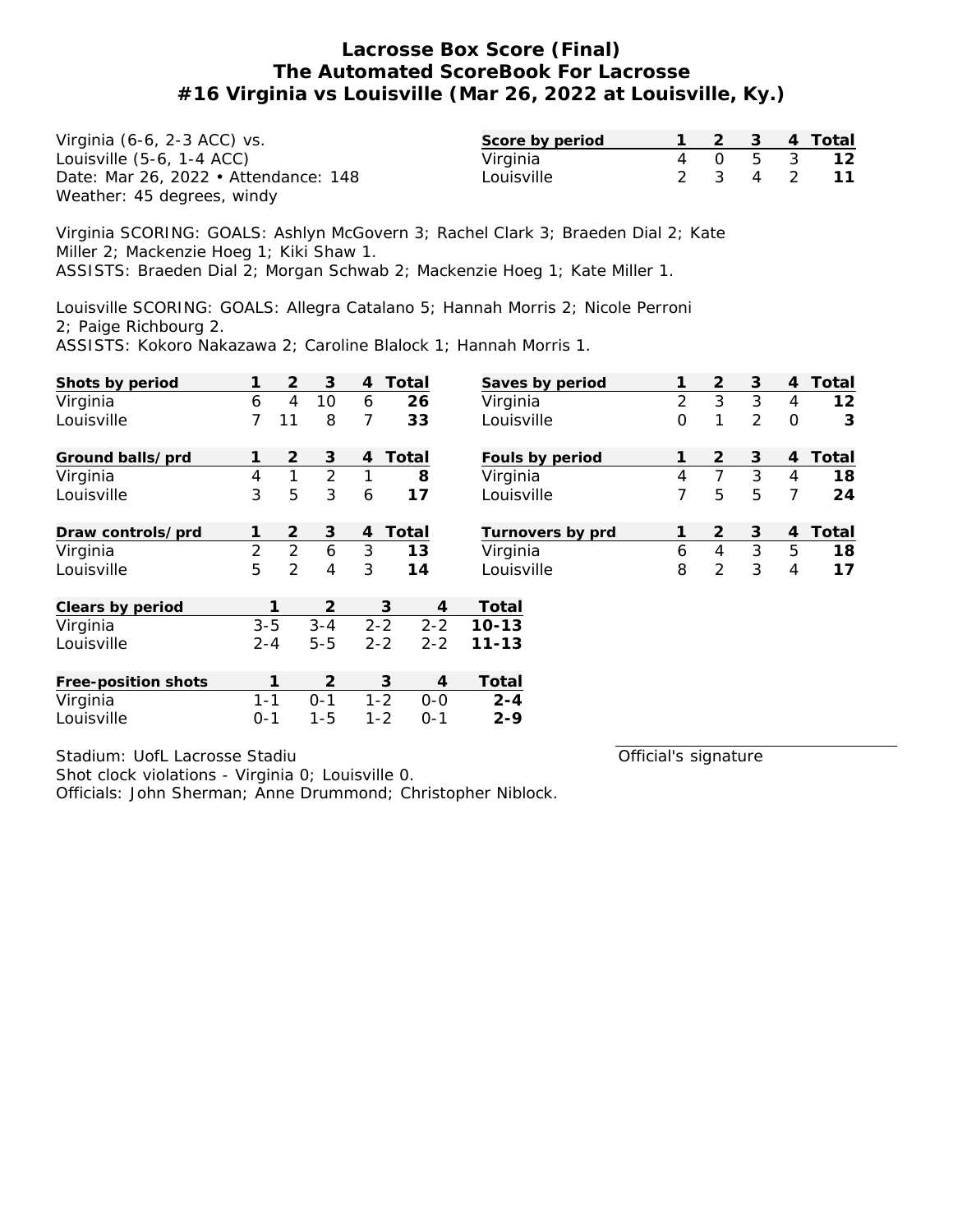**Louisville**

| Pos | ## | Player                 | G              | A              | Pts Sh         |                |                |                |                          | SO GB DC FPS | TO CT |                | sc int   |                | bl             | dc Fo    |                |
|-----|----|------------------------|----------------|----------------|----------------|----------------|----------------|----------------|--------------------------|--------------|-------|----------------|----------|----------------|----------------|----------|----------------|
| gk  | 1  | Sara Addeche           |                |                |                |                |                |                |                          |              |       |                |          |                |                |          |                |
| d   | 22 | Maggie Foster          |                |                |                |                |                |                |                          |              |       |                |          |                |                |          | $\overline{2}$ |
| d   | 24 | Sarah Blalock          |                |                |                |                | 1              |                |                          |              | 1     |                |          |                |                |          | 3              |
| d   | 45 | Ashley Osborne         |                |                |                |                |                |                |                          |              |       |                |          |                |                |          |                |
| d   | 15 | Ava Coyle              |                |                |                |                |                | $\overline{2}$ |                          |              |       | $\overline{2}$ |          |                |                |          | 3              |
| m   | 88 | Nicole Perroni         | $\overline{2}$ |                | $\overline{2}$ | 6              | 5              | 6              | 5                        |              | 6     | 4              |          |                |                |          |                |
| m   | 6  | Caroline Blalock       |                | 1              | 1              | $\overline{4}$ | $\overline{2}$ | 2              | 4                        | $0 - 1$      | 5     |                |          |                |                |          | 2              |
| m   | 18 | Sydney Kirchenheit     |                |                |                |                |                |                |                          |              |       |                |          |                |                |          |                |
| a   | 20 | Allegra Catalano       | 5              |                | 5              | 6              | 6              | 1              | $\overline{a}$           | $1 - 1$      |       |                |          |                |                |          |                |
| a   | 36 | Madi McKee             |                |                |                |                |                |                | 5                        |              |       |                |          |                |                |          |                |
| a   | 4  | Hannah Morris          |                | 1              | 3              | $\overline{7}$ | 6              |                |                          | $1 - 6$      |       |                |          |                |                |          |                |
| a   | 14 | <b>Tiffany Natoli</b>  |                |                |                |                |                |                |                          |              |       | 1              |          |                |                |          |                |
|     |    | -- Substitutes --      |                |                |                |                |                |                |                          |              |       |                |          |                |                |          |                |
|     | 8  | Kylea Dobson           |                |                |                |                |                |                |                          |              |       | 1              |          |                |                |          |                |
|     | 11 | Kokoro Nakazawa        |                | $\overline{2}$ | $\overline{2}$ | 5              | 1              | 1              | $\overline{\phantom{0}}$ | $0 - 1$      |       |                |          |                |                |          |                |
|     | 12 | Bella Karstien         |                |                |                |                |                |                |                          |              |       |                |          |                |                |          | 2              |
|     | 13 | Paige Richbourg        | 2              |                | 2              | 4              | 2              | 3              |                          |              |       | $\overline{2}$ |          |                |                |          |                |
|     | 28 | Kirsten Parker         |                |                |                |                |                |                |                          |              |       |                |          |                |                |          |                |
|     | 51 | Olivia Toll            |                |                |                |                |                | 1              |                          |              |       |                |          |                |                |          |                |
|     | 55 | Grace Jenny            |                |                |                |                |                |                |                          |              |       |                |          |                |                |          |                |
|     |    | Totals                 | 11             | 4              | 15             | 33             | 23             | 17 14          |                          | $2 - 9$      | 17    | 11             | $\Omega$ | $\overline{O}$ | $\overline{O}$ | $\Omega$ | 24             |
|     |    |                        |                |                |                |                |                |                |                          |              |       |                |          |                |                |          |                |
| #   |    | Minutes<br>Goalkeepers |                |                | GA             | W/L            |                | Saves          |                          |              |       |                |          |                |                |          |                |
| 1   |    | 60:00<br>Sara Addeche  |                |                | 12             |                |                |                | 3                        |              |       |                |          |                |                |          |                |

Loss-Sara Addeche (2-3).

Legend: Sh=shots SOG-shots on goal G=goals scored A=assists Face=faceoffs T/O=turnovers CT=caused turnover SC=stick check INT=interception BLK=blocked pass/shot DCH=drawn charge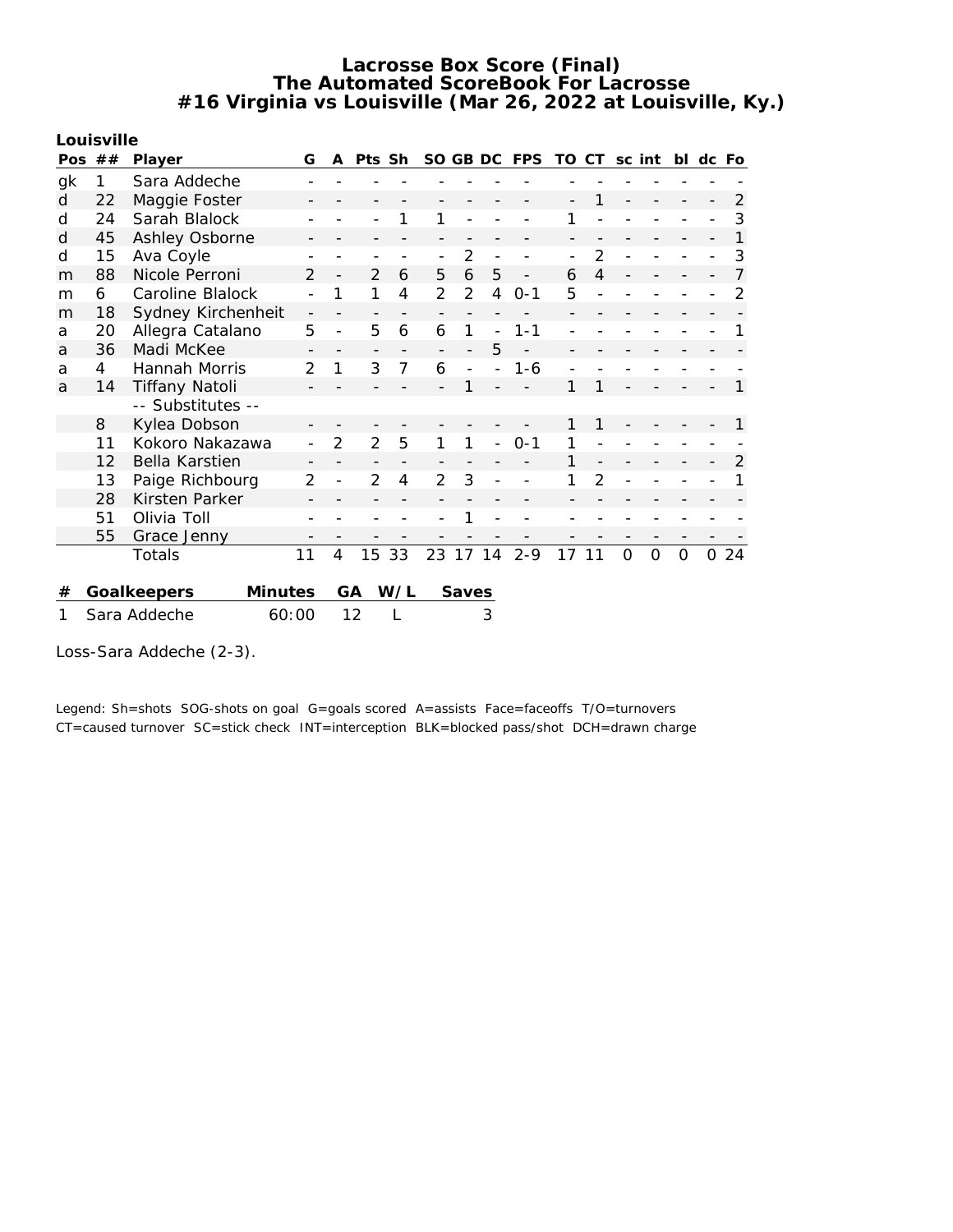|    | Virginia       |                               |                |                |                |                |          |       |    |            |                |                |          |   |    |               |                |
|----|----------------|-------------------------------|----------------|----------------|----------------|----------------|----------|-------|----|------------|----------------|----------------|----------|---|----|---------------|----------------|
|    | Pos $##$       | Player                        | G              | A              | Pts            | <b>Sh</b>      | SO GB DC |       |    | <b>FPS</b> | TO.            | CT.            | sc int   |   | bl | dc            | Fo             |
| gk | 51             | Ashley Vernon                 |                |                |                |                |          | 2     |    |            |                | 1              |          |   |    |               |                |
|    | $\overline{2}$ | Devon Whitaker                |                |                |                |                |          |       |    |            | 1              |                |          |   |    |               | 4              |
|    | 3              | Nina Garfinkel                |                |                |                |                |          |       |    |            |                | 1              |          |   |    |               | 3              |
|    | 5              | Rachel Clark                  | 3              |                | 3              | 4              | 3        | 1     |    |            | 3              | 1              |          |   |    |               | $\overline{2}$ |
|    | 7              | Mackenzie Hoeg                | 1              | 1              | 2              | $\overline{2}$ | 2        |       | 2  |            |                |                |          |   |    |               |                |
|    | 14             | Morgan Schwab                 |                | $\mathcal{P}$  | $\overline{2}$ | 1              | 1        | 1     |    |            | 1              |                |          |   |    |               | $\overline{2}$ |
|    | 15             | Aubrey Williams               |                |                |                |                |          |       |    |            |                |                |          |   |    |               |                |
|    | 16             | Ashlyn McGovern               | 3              |                | 3              | 8              | 4        |       |    | $2 - 2$    | $\mathcal{P}$  | 1              |          |   |    |               | 1              |
|    | 23             | Kiki Shaw                     |                |                | 1              | 2              | 1        |       | 2  |            | 3              |                |          |   |    |               |                |
|    | 26             | Megan Gordon                  |                |                |                |                |          |       |    |            | 2              |                |          |   |    |               |                |
|    | 28             | Maggie Bostain                |                |                |                |                |          | 3     |    |            | $\overline{2}$ |                |          |   |    |               | 3              |
|    | 36             | Ellena Schildmeyer            |                |                |                |                |          |       |    |            |                |                |          |   |    |               | $\overline{2}$ |
|    |                | -- Substitutes --             |                |                |                |                |          |       |    |            |                |                |          |   |    |               |                |
|    | 8              | Jaime Biskup                  |                |                |                | 2              |          |       |    |            | 2              |                |          |   |    |               |                |
|    | 10             | Maureen Duffy                 |                |                |                |                |          |       |    |            |                |                |          |   |    |               |                |
|    | 11             | Abby Manalang                 |                |                |                |                |          |       | 1  | $0 - 1$    |                |                |          |   |    |               |                |
|    | 21             | Kate Miller                   | 2              |                | 3              | 2              | 2        |       |    |            |                |                |          |   |    |               |                |
|    | 29             | <b>Braeden Dial</b>           | $\overline{2}$ | $\overline{2}$ | $\overline{4}$ | 3              | 2        |       |    | $0 - 1$    |                |                |          |   |    |               |                |
|    | 37             | Myla Grace Barnett            |                |                |                |                |          |       |    |            | 1              |                |          |   |    |               |                |
|    |                | Totals                        | 12             | 6              | 18             | 26             | 15       | 8     | 13 | $2 - 4$    | 18             | $\overline{7}$ | $\Omega$ | 0 | 0  | $\mathcal{O}$ | 18             |
|    |                |                               |                |                |                |                |          |       |    |            |                |                |          |   |    |               |                |
| #  |                | Goalkeepers<br><b>Minutes</b> |                |                | GA             | W/L            |          | Saves |    |            |                |                |          |   |    |               |                |
|    |                | 60:00<br>51 Ashley Vernon     |                |                | 11             | W              |          |       | 12 |            |                |                |          |   |    |               |                |

Win-Ashley Vernon (6-6).

Legend: Sh=shots SOG-shots on goal G=goals scored A=assists Face=faceoffs T/O=turnovers CT=caused turnover SC=stick check INT=interception BLK=blocked pass/shot DCH=drawn charge